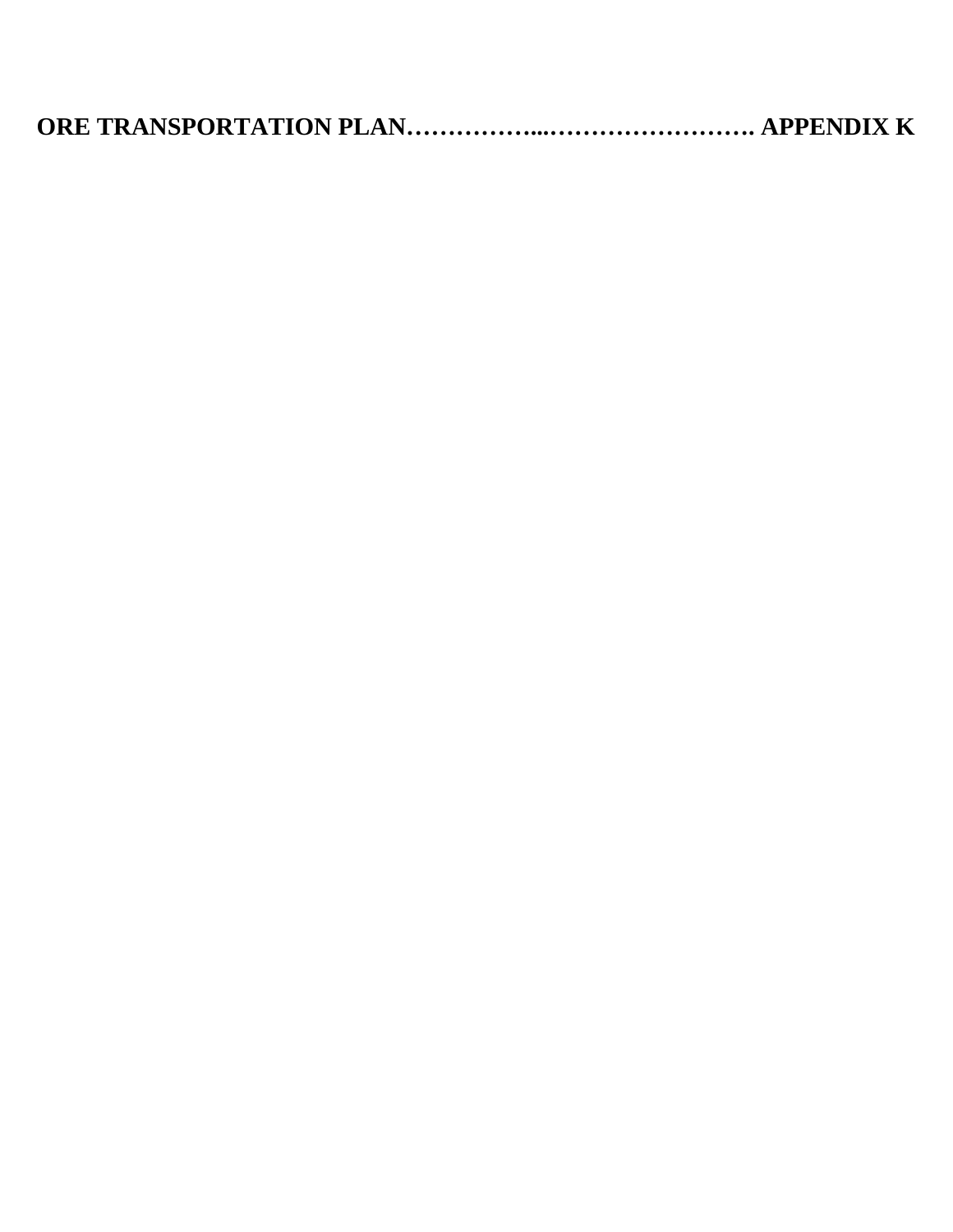## **ORE TRANSPORTATION PLAN ENERGY FUELS RESOURCES CORPORATION**

#### **1.0 Introduction**

Energy Fuels Resources Corporation's (Energy Fuels') procedures and methods for shipping uranium ore from a mine site to an offsite mill are described in this plan. The plan may also be used for shipping to an off-site ore buying station, should one become available. The plan is based on compliance with federal, state and local regulations. The primary regulatory authority for ore haulage is the U.S. Department of Transportation (USDOT). To allow for efficient interstate commerce, the Colorado Department of Transportation (CDOT), the Utah Department of Transportation (UDOT) and other adjacent state highway departments have adopted USDOT regulations in their entirety. USDOT's regulations for transport of radioactive materials are codified in Title 49 of the Code of Federal Regulations (CFR). The procedures in this plan are designed to meet the requirements of Title 49 and are to be incorporated into contractual arrangements with the trucking and milling companies prior to the start of offsite ore shipments.

#### **2.0 Ore Characteristics and Shipping Classification**

The majority of the ore that will be shipped will average 0.15 to 0.25 percent  $U_3O_8$  based on gamma readings (typically expressed as  $eU_3O_8$ ). This is equivalent to a uranium activity level of approximately 1.4 x  $10^{-9}$  Curies/gram (Ci/g). Although this represents a relatively low radioactivity level, it is above USDOT's exemption level for uranium of 2.7 x  $10^{-10}$  Ci/g (see CFR Title 49 Part 173.436). Accordingly, uranium ore is regulated as a Class 7 radioactive material under the hazardous material regulations in Title 49. Under Title 49 Part 173.403, uranium ores and concentrates of uranium ore are classified as Low Specific Activity (LSA), Group - 1 material. Because of their low specific activity, ore shipments are generally exempt from most of the packaging, marking, labeling, and placarding requirements of other Class 7 radioactive materials.

In addition to uranium ore, LSA-1 material may also include other low-toxicity alpha emitters that may be shipped from the mine to the mill such as:

- 1) Precipitated residues from the water treatment plant
- 2) Soils and rubble contaminated by uranium
- 3) Loaded ion exchange resins from water treatment facilities (not proposed at this time)

Materials 1 and 2 can be loaded and shipped in the same manner as uranium ore. Some additional restrictions apply to ion exchange resins that should be incorporated into the plan if resin columns are installed at a mine site for water treatment purposes.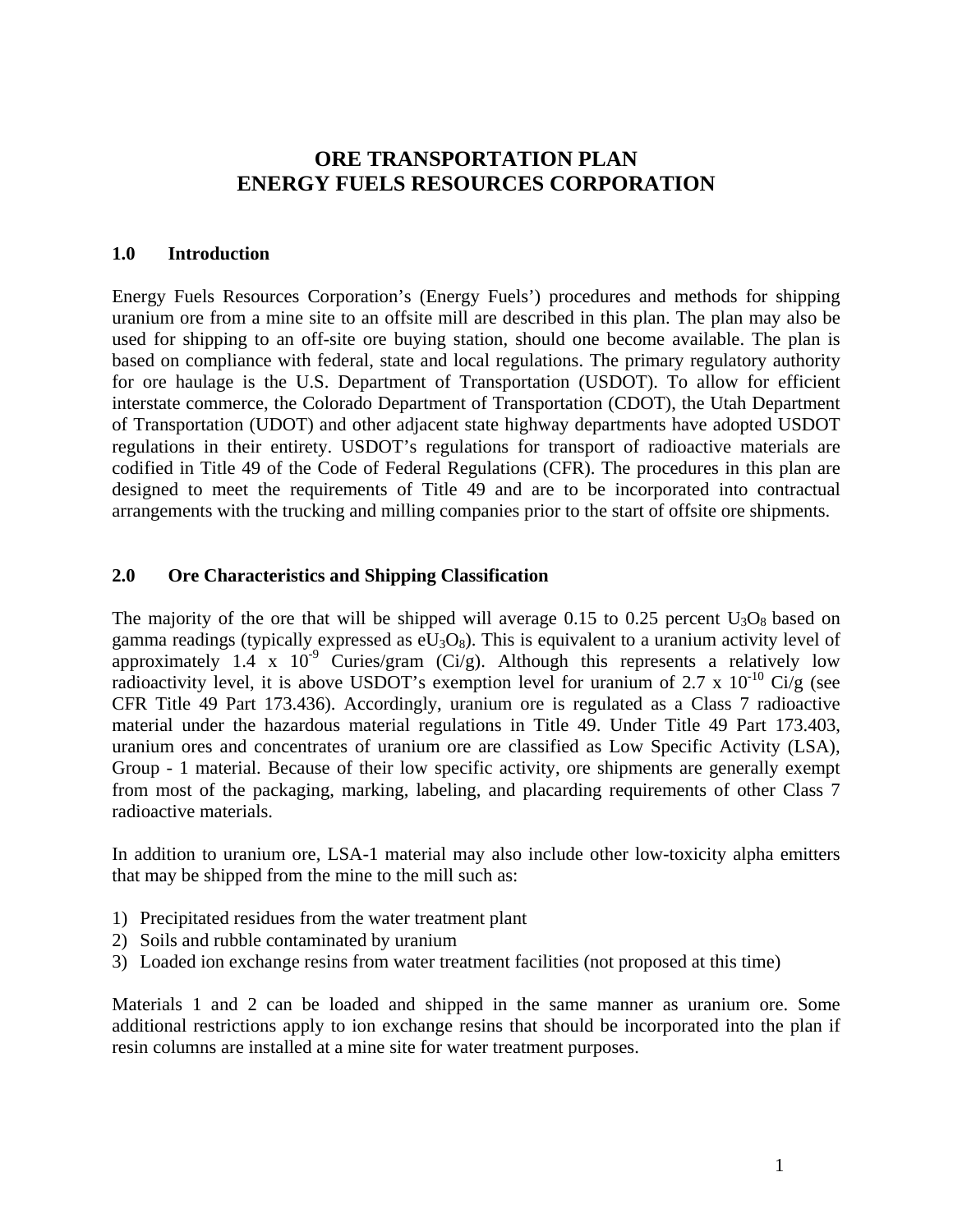#### **3.0 Loading Requirements**

The uranium ore is to be loaded into highway haul trucks using a front-end loader. Required dust and contamination control measures during loading include:

- 1) The loader operator and truck driver are to avoid inhalation of dust during loading operations. The ore is expected to be moist to wet when hauled from the mine to the ore pad. If the ore should dry out prior to loading, the stockpile will be sprayed with water to minimize the amount of dust generated during loading operations. Water sprays will be applied only to the extent necessary to moisten the ore and ore pad area.
- 2) Spillage onto the transport truck is to be avoided during loading operations. Any loose material that drops onto the cab, bumpers, running boards, or other exterior surfaces will be removed and placed back on the ore pad prior to leaving the site. The truck tailgate will be closed and a tarpaulin (or other suitable cover) will be placed over the entire load and adequately secured so that fine ore particles cannot be released to the environment during transport.
- 3) The tonnage to be shipped is not limited by Title 49, but rather, by the size of the trailer(s) and any weight restrictions imposed by local or state agencies on the roads to be traveled. Care shall be taken to not overload transport vehicles.
- 4) Shipment during muddy conditions is to be avoided to minimize off-site contamination and the potential for an accident. Muddy conditions could result in the tracking of ore material from the site onto adjacent public roads. A gravel tracking pad will be constructed at the exit to the ore pad if muddy conditions cannot be completely avoided.

### **4.0 Vehicle Survey and Shipping Papers**

Prior to leaving the site, the loaded truck must be surveyed for leakage and radiation. Shipping papers must be completely filled out and in the possession of the driver. Mine personnel will be required to maintain records of the inspections and radiation scans performed for each shipment. Specific survey and shipping requirements include:

1) The truck will be scanned to verify that it meets gamma exposure rates stipulated in Title 49. Radiation levels shall not exceed 1rem/hr (10 millisievert/hr (mSv/hr)) at 3 meters from the load for an unshielded cargo, 200 mrem/hr (2 mSv/hr) on the conveyance or package surface, and 10 mrem/hr (0.1 mSv/hr) at 1 meter from the conveyance or package surface. The transport index (TI) is equal to the maximum gamma exposure rate in mrems/hr at 1 meter (3.3 feet) from the conveyance or package surface, rounded up to the nearest tenth. The TI must be below 10. The TI measurements will be performed at the front of the tractor, on both sides of the trailer, and at the tailgate.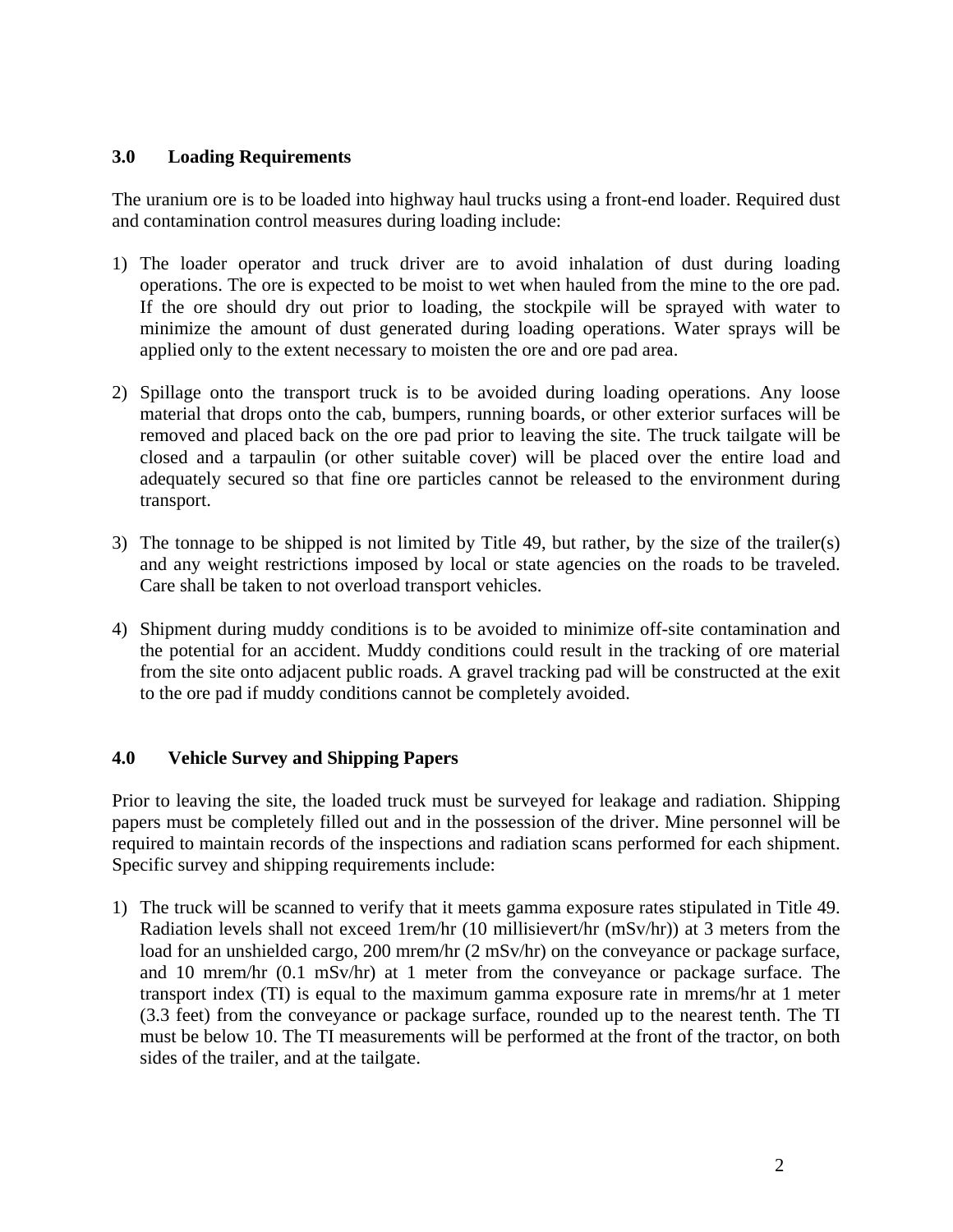- 2) A gamma survey will be conducted within the cab of the transport tractor. The average reading in mrem/hr will be recorded to verify that the occupied space does not exceed the regulatory limit of 2 mrem/hr at one meter from the interior surface or 10 mrem/hr at the interior surface.
- 3) The truck and trailer will be visually inspected to ensure that the load is adequately covered, there is no leakage from the bed of the truck/trailer, and there is no loose ore spilled onto the tractor or trailer.
- 4) Shipping papers will be prepared by mine personnel and provided to the truck driver. Each ore shipment must include the following information.
	- a) Date of shipment:
	- b) Name and address of shipper:
	- c) Name and address of transporter:
	- d) Name and address of mill destination:
	- e) Shipping name: Radioactive Material, Low Specific Activity (LSA-1, non-fissile)
	- f) Hazard Class: Class 7 Radioactive Material
	- g) Identification Number : UN 2912
	- h) Quantity of Material (lbs.):
	- i) Transport Index:
	- i) Grade  $U_3O_8$ :
	- k) Activity of Radioactive Material (Terabecquerels, Tbq):
	- l) Emergency Contact Telephone Numbers:
	- m) Energy Fuels' shipper certification
	- m) Exclusive use statement

The activity level of the shipped ore is dependent on the tonnage and grade. The activity level, in units of terabecquerels (Tbq), can be found from the table presented in Appendix A. One Tbq is equal to about 27 Curies (Ci).

The emergency contact numbers should include the emergency response contractor stipulated in the ore haulage contract, appropriate Energy Fuels personnel, appropriate mill personnel, state patrol offices, and local fire station and sheriff offices. Home telephone numbers are to be included for all key response personnel.

The shipping papers will include the following certification statement that will be signed by the responsible person at the mine: *"This is to certify that the above-named materials are properly classified, described, packaged and labeled, and are in proper condition for transportation according to the applicable regulations of the Department of Transportation."*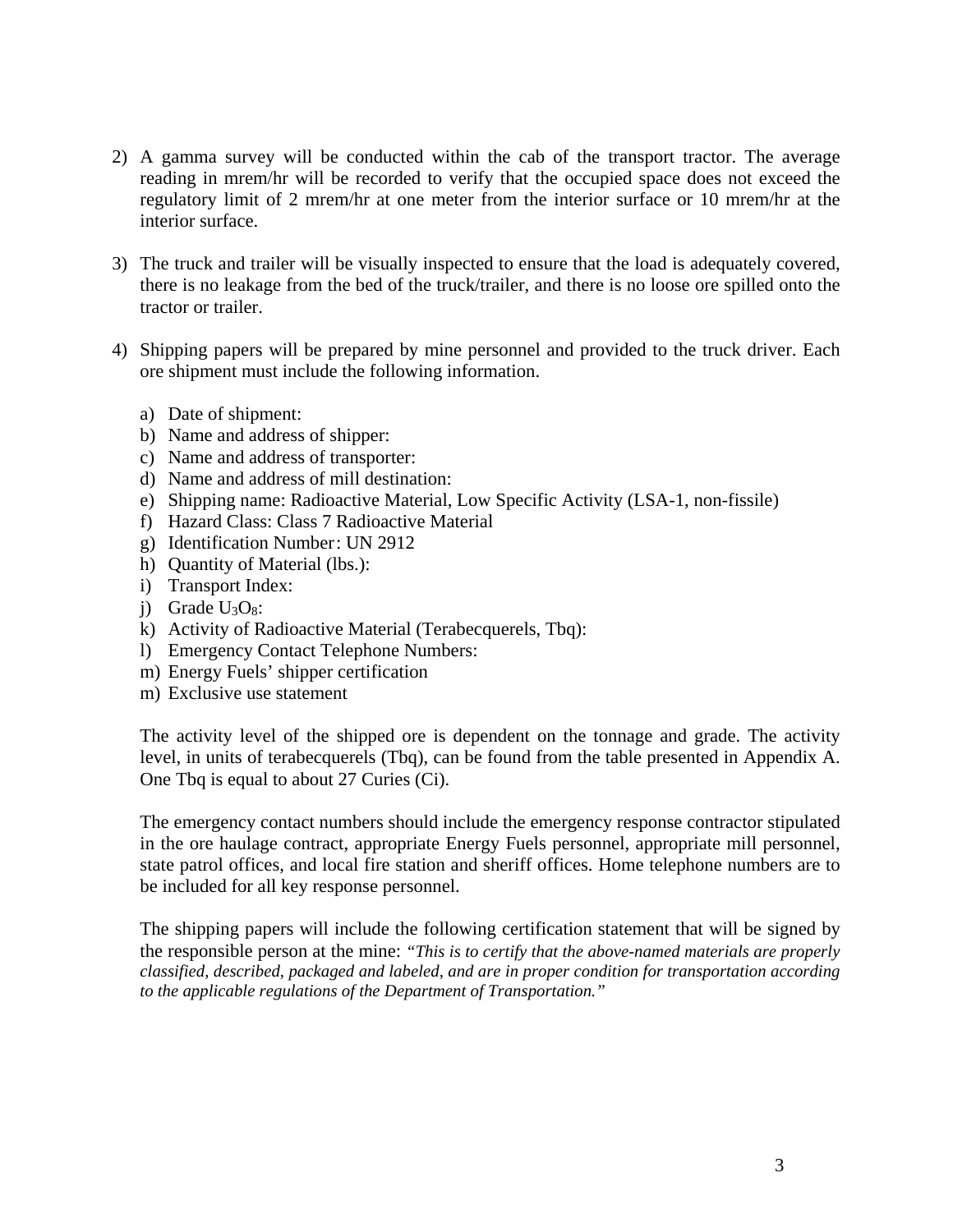An exclusive use statement must be included on or with the shipping papers indicating that the tractor and trailer are used exclusively for shipping uranium ore. An example of an exclusive use statement is: *"This shipment of uranium ore is being shipped as an exclusive (sole) use shipment. Accordingly, the contents of the shipment must be loaded at the mine and unloaded at the mill, absent any unloading or additional loading prior to delivery at the mill. The transportation conveyance trailer must be utilized only for uranium ore transport until such time that mill personnel conduct a survey of the interior and exterior of the trailer and determine that the trailer can be released for unrestricted use. At such time that the trailer is released for unrestricted use, all markings related to the radioactive material must be removed from the conveyance trailer."*

#### **5.0 Ore Transport**

The contract carrier will be responsible for compliance with all applicable laws and adhering to the following procedures and protocols during transport of the ore from the mine to the mill.

- 1) The truck must be equipped with appropriate vehicle markings. The words "RADIOACTIVE LSA" must be stenciled or otherwise affixed to both sides of the trailer in 3-inch letters. The words "FOR RADIOACTIVE MATERIALS USE ONLY" must be stenciled in 3-inch letters in a conspicuous place on both sides of the trailer.
- 2) The trailer must be kept closed at all times, when containing uranium ore and when empty, by use of a tarpaulin or other suitable cover. The carrier must ensure that there is no leakage or spillage of uranium ore from the truck trailer.
- 3) The carrier will inform appropriate mine and mill personnel of the route to be taken from the mine to the mill.
- 4) Shipments of ore will be transported without unnecessary delay from the mine to the mill. The carrier may designate suitable locations for temporary storage of vehicles along the route from the mine to the mill if it is necessary to coordinate delivery times at the mill. These "safe havens" are subject to approval by the mine and the mill.
- 5) Carrying and delivering to the mill a copy of the shipping papers.
- 6) Maintaining exclusive use of the transport vehicle for uranium ore shipment. An unrestricted use release survey will have to be conducted by the mill before the vehicle can be used for other purposes.
- 7) Unloading the uranium ore shipment at the mill in accordance with the procedures stipulated by the mill.
- 8) Carrying and adhering to an Emergency Response Plan (see Section 6).
- 9) Ensuring that all drivers are properly trained (see Section 7).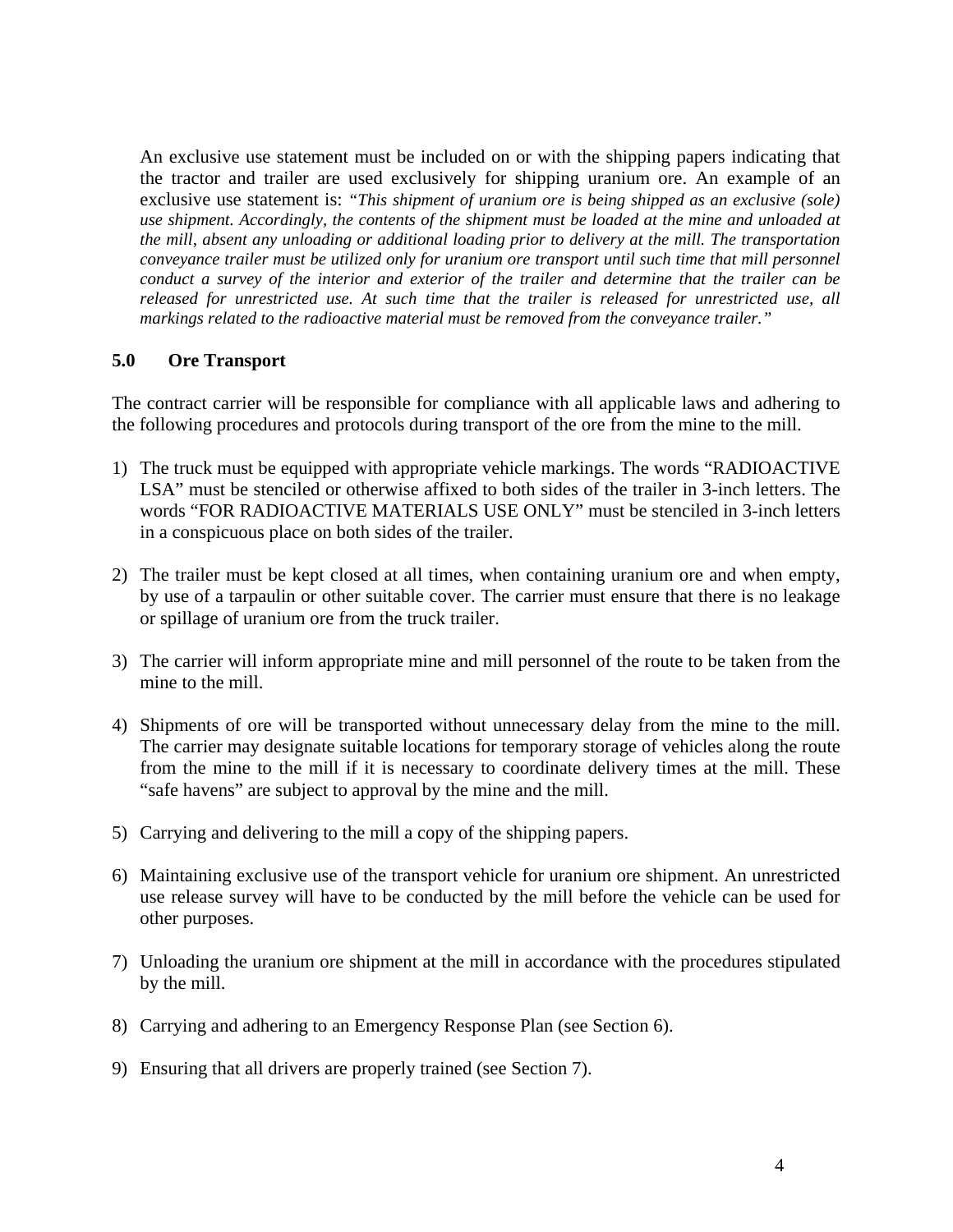#### **6.0 Emergency Response**

The transportation contractor is responsible for preparing an emergency response plan and implementing the plan in the event of an accident that results in the spillage of uranium ore (or other spillage during transport) on public roads. The plan must meet the requirements of 49 CFR 172 Subpart G and be approved by Energy Fuels and the mill. Guidelines for preparing an emergency response plan are provided in Appendix B.

Energy Fuels can and would prefer to be the primary provider of technical support and cleanup assistance in the event of an accident because the company has the expertise and specialized equipment necessary to do the work. However, emergency response functions may also be provided by the transportation contractor, the mill, or a  $3<sup>rd</sup>$ -party emergency response contractor. The mine's role in an accident will depend on contractual requirements between the mine and the transportation contractor. These responsibilities need to be clearly spelled out and understood prior to the start of ore haulage. The emergency response plan must clearly define who is responsible for each type of emergency response action and provide the necessary emergency contact information.

### **7.0 Training**

Mine safety personnel will provide training to mine and carrier personnel for the proper loading and transporting of uranium ore. The training will include: basic radiation concepts, dust and contamination control, vehicle scanning requirements, exclusive use transport provisions, and emergency response contact and response information. The training record will be documented and maintained on site.

The transportation contractor will be required to provide training to its drivers in accordance with 49 CFR Subpart H including job functions to be performed by the employee, emergency response procedures, self protection measures, and accident prevention methods. A record of current training, inclusive of the preceding three years, will be kept for every employee of the transportation contractor.

In accordance with the requirements of 49 CFR 177.800 and 177.816, each truck driver and any other carrier personnel involved in the loading or unloading of uranium ore onto and from the uranium transport truck must be trained in the applicable requirements of 49 CFR Parts 390 through 397 and the procedures necessary for the safe operation of the vehicle. Driver training must include the following subjects:

- 1) Pre-trip safety inspection;
- 2) Use of vehicle controls and equipment, including operation of emergency equipment;
- 3) Operation of vehicle, including turning, backing, braking, parking, handling, and vehicle characteristics including those that affect vehicle stability, such as effects of braking and curves, effects of speed on vehicle control, dangers associated with maneuvering through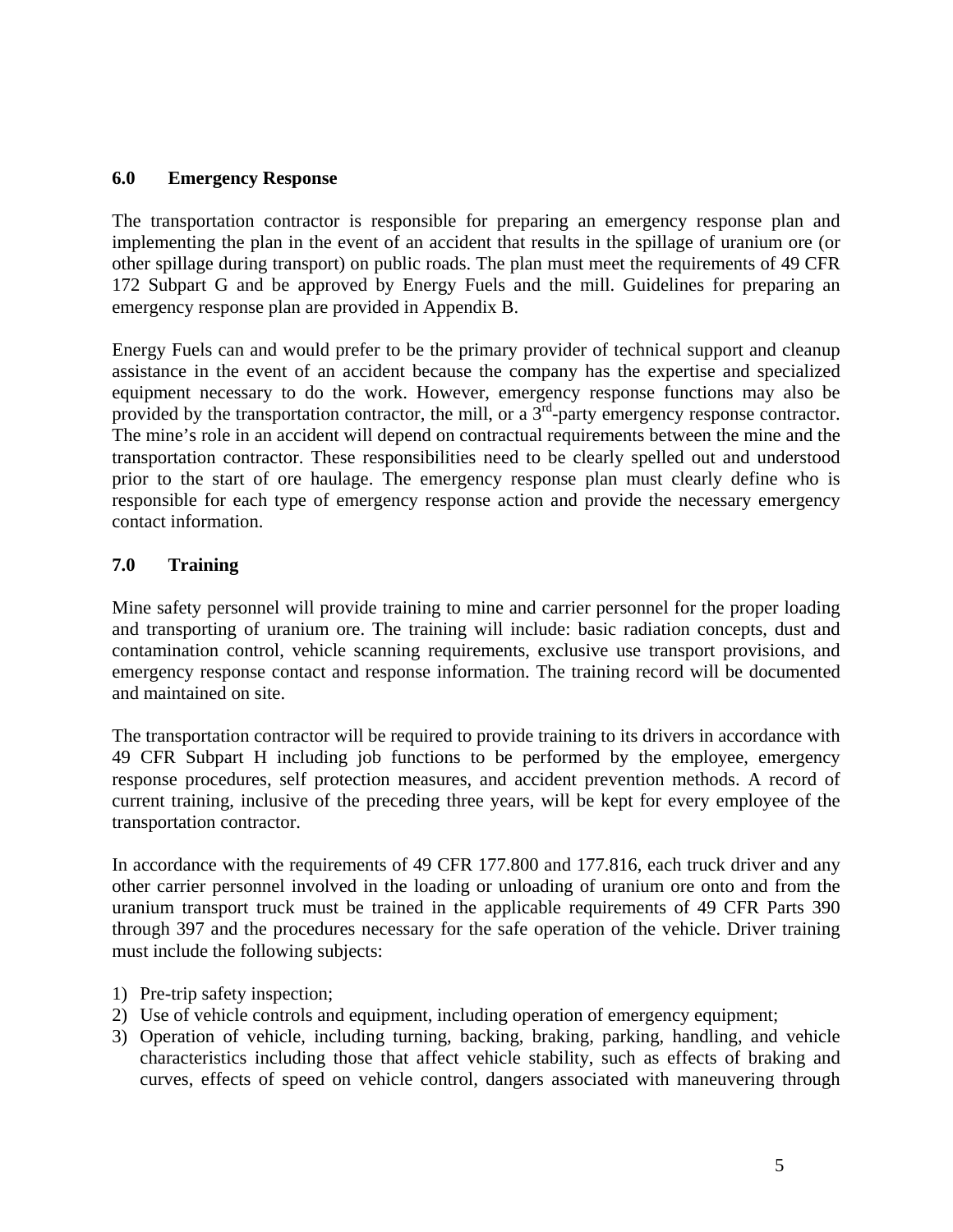curves and steep grades, and dangers associated with weather or road conditions that a driver may experience (e.g., storms, high winds);

- 4) Procedures for crossing through tunnels, bridges, and railroad crossings;
- 5) Requirements pertaining to attendance of vehicles, parking, smoking, routing, incident reporting, and loading and unloading of materials.

The above training is the responsibility of the transportation contractor and may be satisfied by compliance with the current requirements of a Commercial Driver's License with a hazardous materials endorsement.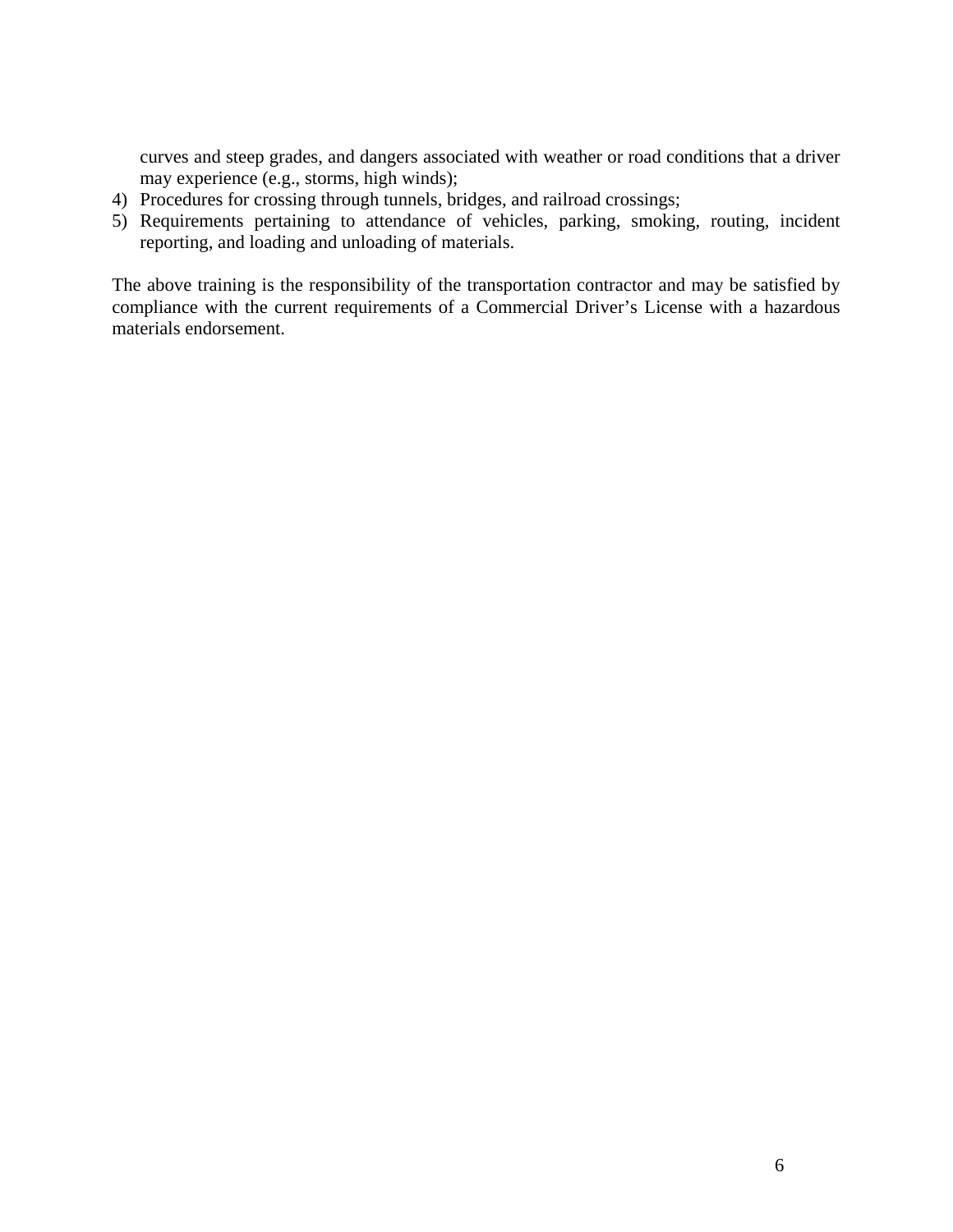# **APPENDIX A ACTIVITY OF RADIOACTIVE MATERIAL CONTAINED IN TRUCK (TBq)**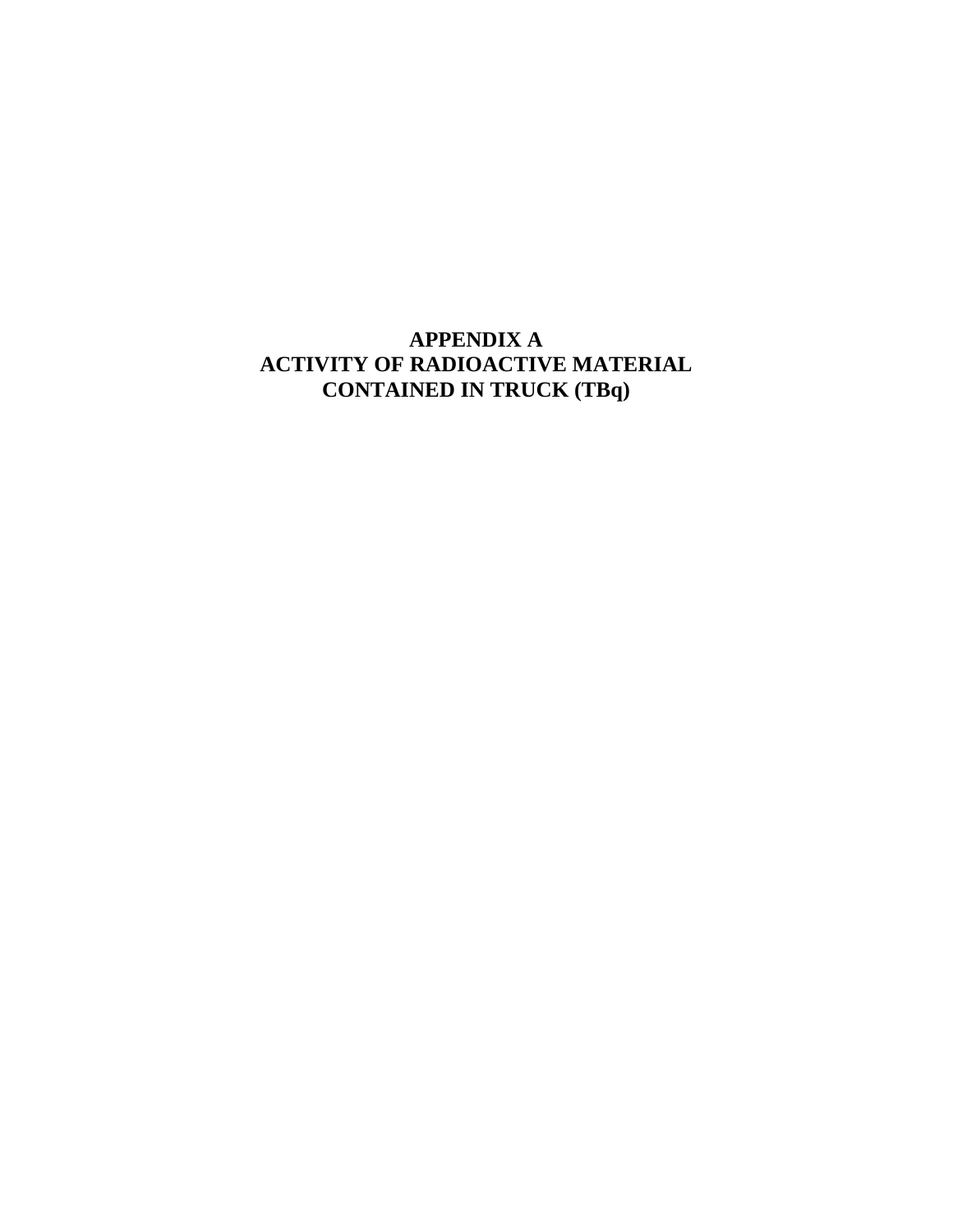Activity of Radioactive Material Contained in Truck: in TBq

 $\tilde{\mathcal{F}}_{\lambda}$ 

| 58,000                                       |                                     | ସ                          | 0.0020                        | 8008               | 0.003<br>ean<br>B | 000000    |               | 96<br>86      | \$30039        | 0.00%     | 400A      | 89004                | <b>COOL</b>        | e<br>S              | 950048    | CROSS       | COOL   | eoos<br>Co              | eaga       |             |               | 6688<br>888 <mark>8</mark> |          | is<br>S  | 1000         | č<br>S        |           | er<br>Sis   | 0.000         | 030030        | E         | 0.00N         |
|----------------------------------------------|-------------------------------------|----------------------------|-------------------------------|--------------------|-------------------|-----------|---------------|---------------|----------------|-----------|-----------|----------------------|--------------------|---------------------|-----------|-------------|--------|-------------------------|------------|-------------|---------------|----------------------------|----------|----------|--------------|---------------|-----------|-------------|---------------|---------------|-----------|---------------|
|                                              |                                     |                            |                               |                    |                   |           |               |               |                |           |           |                      |                    |                     |           |             |        |                         |            |             |               |                            |          |          |              |               |           |             |               |               |           |               |
| 56,000                                       |                                     |                            | <b>281</b><br>0.0028          | 0.0029             | 0.0032<br>0.0031  | 0.0034    | 0.0035        | 0.0036        | 0.0038         | 0.0039    | 0.0041    | 0.0042               | 0.0043             | 0.0045              | 0.0045    | 0.0048      | 0.0049 | 0.0050                  | 0.0052     | 0.0053      | 0.0055        | 0.0056                     | 0.0057   | 0.0059   | 0.0060       | 0.0062        | 0.0063    | 0.0064      | 0.0066        | 0.0067        | 0.0069    | 0.0070        |
| 54,000                                       |                                     |                            | <b>CODE</b>                   | <b>63610</b><br>C. | 8<br>8            | 0.0032    | o<br>O<br>O   | 0005          | seese          | e<br>Soos | 0.093     |                      |                    | 0.0043              | 8100AS    |             |        |                         |            |             |               |                            |          |          |              |               |           |             |               |               |           |               |
|                                              |                                     |                            |                               |                    |                   |           |               |               |                |           |           |                      | e eers<br>O        |                     |           | <b>COOL</b> |        | 80000                   | eaco       | G<br>G      | sang          | i<br>Solo                  | 00000    | eoop     | eos          | 88003         | č<br>Soos | 00062       | a<br>S        | ö<br>S        | a<br>Ba   | ÖO<br>OO      |
| 52,000                                       |                                     |                            | 0.0026                        | 0.0029<br>0.0027   | 0.0030            | 0.0031    | 0.0033        | 0.0034        | 0.0035         | 0.0036    | 0.0038    |                      | $0.0039$<br>0.0040 | 0.0042              | 0.0043    | 0.0044      | 0.0046 | 0.0047                  | 0.0048     | 0.0049      | 0.0051        | 0.0052                     | 0.0053   | 0.0055   | 0.0056       | 0.0057        | 0.0059    | 0.0060      | 0.0061        | 0.0062        | 0.0064    | 0.0065        |
|                                              |                                     |                            |                               |                    |                   |           |               |               |                |           |           |                      |                    |                     |           |             |        |                         |            |             |               |                            |          |          |              |               |           |             |               |               |           |               |
| 50,000                                       |                                     |                            | 00025<br>es<br>S              | 00008              | 000D              | 63060     | <b>COOL</b>   | 0.0093        | ě              | eced<br>O | C<br>Co   |                      |                    | - 10<br>0004<br>000 | Š         | č<br>e      |        | eaoz<br>Ooba            | G QQS      | s<br>e<br>e | ာ<br>စီ<br>စီ | 6000                       | esi<br>S | sa<br>S  | e<br>S       | s<br>a        |           | és<br>SP    | 6065          | 030106        | 606F      | 08000         |
| 48,000                                       |                                     |                            | 0.0024<br>0.0025              | 0.0026             | 0.0028            | 0.0029    | 0.0030        | 0.0031        | 0.0032         |           | 0.0034    | 0.0036               | 0.0037             | 0.0038              | 0.0040    | 0.0041      |        | 0.0043                  | 0.0044     | 0.0046      |               | 0.0048                     | 0.0049   | 0.0050   |              |               |           |             |               |               |           |               |
|                                              |                                     |                            |                               |                    |                   |           |               |               |                |           |           |                      |                    |                     |           |             |        |                         |            |             | 0.0047        |                            |          |          | 0.0052       | 0.0053        | 0.0054    | 0.0055      | 0.0056        | 0.0058        | 0,0059    | <b>0.000C</b> |
| et Pounds of Ore Material in Truck<br>46,000 |                                     |                            | 010023<br>e<br>Boo            | indieží            | es<br>S           | 0.0028    |               | ee<br>Bee     | 5.<br>Seba     | 00002     | eses<br>C | 586                  | 00000              | e<br>S              | esos<br>C | 88<br>8     | CBOOC  | 0.004                   | 0.0043     | i<br>Ool    | 60045         | eroere                     | 0000     | e<br>S   | o<br>Seo     | eo<br>O       | 60.64     | <b>ESOR</b> | 6<br>So       | 6365          | dorë<br>G | 0000          |
|                                              | Tugʻi<br>L                          | ನ                          |                               |                    |                   |           |               |               |                |           |           |                      |                    |                     |           |             |        |                         |            |             |               |                            |          |          |              |               |           |             |               |               |           |               |
| 44,000                                       | of Ore in                           |                            | 0.0022<br>0.0023              | 0.0024             | 0.0025            | 0.0026    | 0.0028        | 0.0029        | 0.0030         | 0.0031    | 0.0032    | $0.0033$<br>$0.0034$ |                    | 0.0035              | 0.0036    | 0.0037      |        | $\frac{0.0039}{0.0040}$ | 0.0041     | 0.0042      | 0.0043        | 0.0044                     | 0.0045   | 0.0046   | 0.0047       | 0.0048        | 0.0050    | 0.0051      | 0.0052        | 0.0053        | 0.0054    | 0.0055        |
| 42,000                                       | Net tons                            |                            | <b>BOOSO</b><br>R<br>So       | 00000              | No.<br>S          | o<br>Goog | <b>1998</b>   |               | 0003           | essesse   | COOSO     | 880<br>000           | 060033             | esosa<br>C          | S<br>S    |             |        |                         |            |             |               |                            |          |          |              |               |           |             |               |               |           |               |
|                                              |                                     |                            |                               |                    |                   |           |               | <b>COCO</b>   |                |           |           |                      |                    |                     |           | poos:       | ë      | QOOS                    | COOSE)     | Č           | 68041         | ong<br>Sisa                | e oraș   | 630044   | 000045       | e<br>Seena    | 0.0047    | 0:00:43     | 0.0099        |               |           | io<br>Co      |
| z<br>40,000                                  |                                     | $\boldsymbol{\mathcal{Z}}$ | 0.0020<br>0.0021              | 0.0022             | 0.0023            | 0.0024    | 0.0025        | 0.0026        | 0.0027         | 0.0028    | 0.0029    | 0.0030               | 0.0031             | 0.0032              | 0.0033    | 0.0034      | 0.0035 | 0.0036                  | 0.0037     | 0.0038      | 0.0039        | 0.0040                     | 0.0041   | 0.0042   | 0.0043       | 0.0044        | 0.0045    | 0.0046      | 0.0047        | 0.0048        | 0.0049    | 0.0050        |
|                                              |                                     |                            |                               |                    |                   |           |               |               |                |           |           |                      |                    |                     |           |             |        |                         |            |             |               |                            |          |          |              |               |           |             |               |               |           |               |
| 38,000                                       |                                     |                            | <b>ONBOTS</b><br><b>BEDES</b> | 0.002              | e<br>Soo          | e<br>Soo  | 0.0024        | <b>EROOSE</b> | 00026<br>Class | 130020    | 00080     | 8800                 | 030029             | <b>BOOK</b>         | a<br>8    | 00063       |        | e<br>ee<br>ee           | 38<br>0000 | 0000S       | 00030         | 88055                      | esoad    | e<br>Coo | <b>ERGIO</b> | e<br>Coop     | e<br>B    | 0.0044      | Cooled        | 6<br>00<br>00 | e<br>See  | 00008         |
| 36,000                                       |                                     | $\frac{3}{2}$              | 0.0018<br>0.0019              | 0.0020             | 0.0021            | 0.0022    | <b>0.0023</b> | 0.0023        | 0.0024         | 0.0025    | 0.0026    |                      | 0.0028             | 0.0029              |           |             |        |                         |            |             |               |                            |          |          |              |               |           |             |               |               |           |               |
|                                              |                                     |                            |                               |                    |                   |           |               |               |                |           |           | 0.0027               |                    |                     | 0.0030    | 0.0031      | 0.0032 | 0.0032                  | 0.0033     | 0.0034      | 0.0035        | 0.0036                     | 0.0037   | 0.0038   | 0.0039       | 0.0040        | 0.0041    | 0.0041      | <b>D.OO42</b> | 0.0043        | 0.0044    | 0.0045        |
| GRADE                                        | <b>PGU<sub>3</sub>O<sub>B</sub></b> |                            | 0.20<br>74<br>0               | 0.22               | 0.23              | 0.24      | 0.25          | 0.26          | 0.27           | 0.28      | 0.29      | 0.30                 | 0.31               | 0.32                | 0.33      | 0.34        | 0.35   | 0.36                    | 0.37       | 0.38        | 0.39          | 0.40                       | 0.41     | 0.42     | 0.43         | $\frac{4}{3}$ | 0.45      | 0.46        | 0.47          | 0,48          | 0.49      | 0.50          |
|                                              |                                     |                            |                               |                    |                   |           |               |               |                |           |           |                      |                    |                     |           |             |        |                         |            |             |               |                            |          |          |              |               |           |             |               |               |           |               |

 $\ddot{\phantom{0}}$ 

 $\ddot{\phantom{0}}$ 

 $\cdot$ 

RadActOre

9/8/2004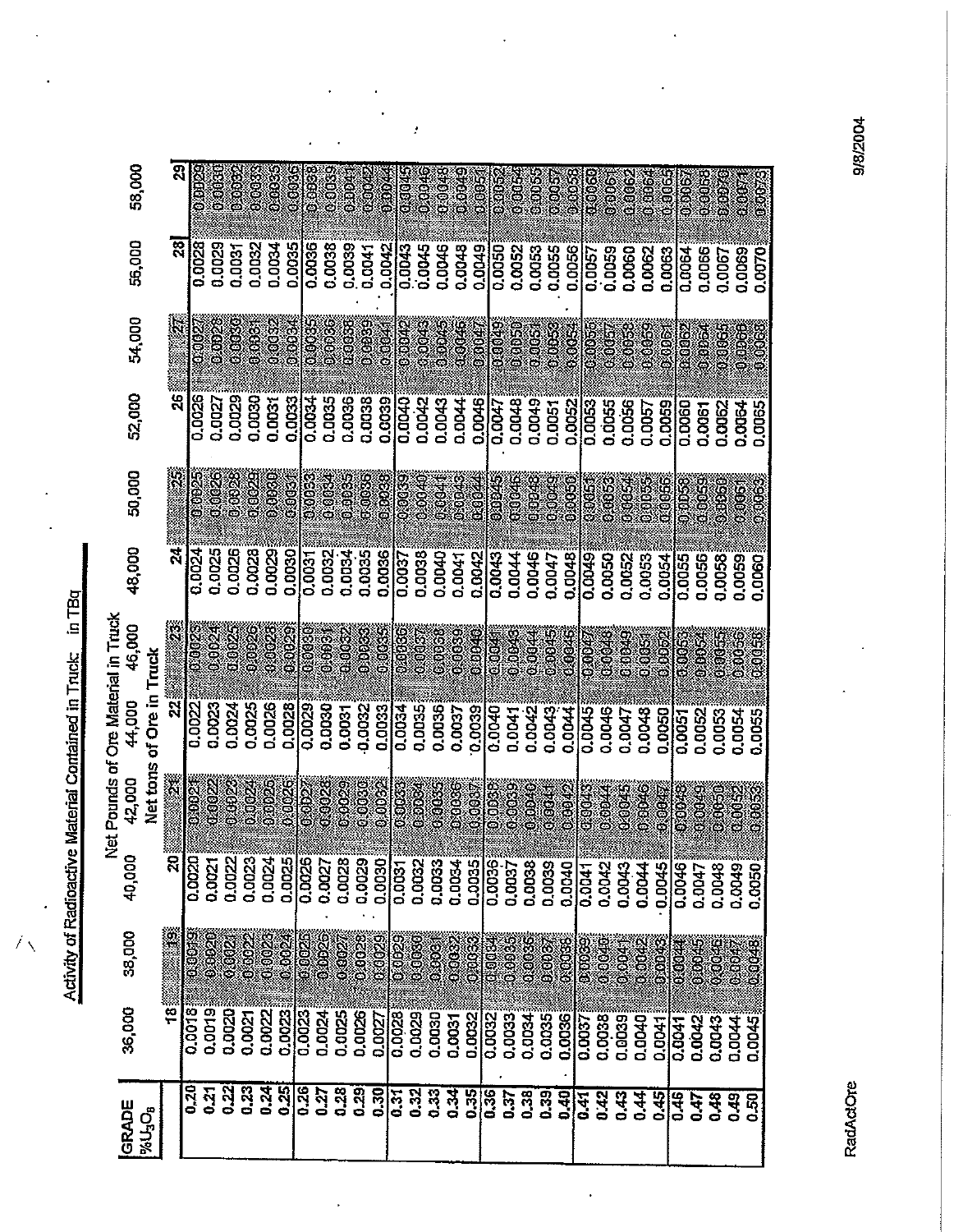# **APPENDIX B EMERGENCY RESPONSE GUIDELINES ORE TRANSPORATION CARRIERS**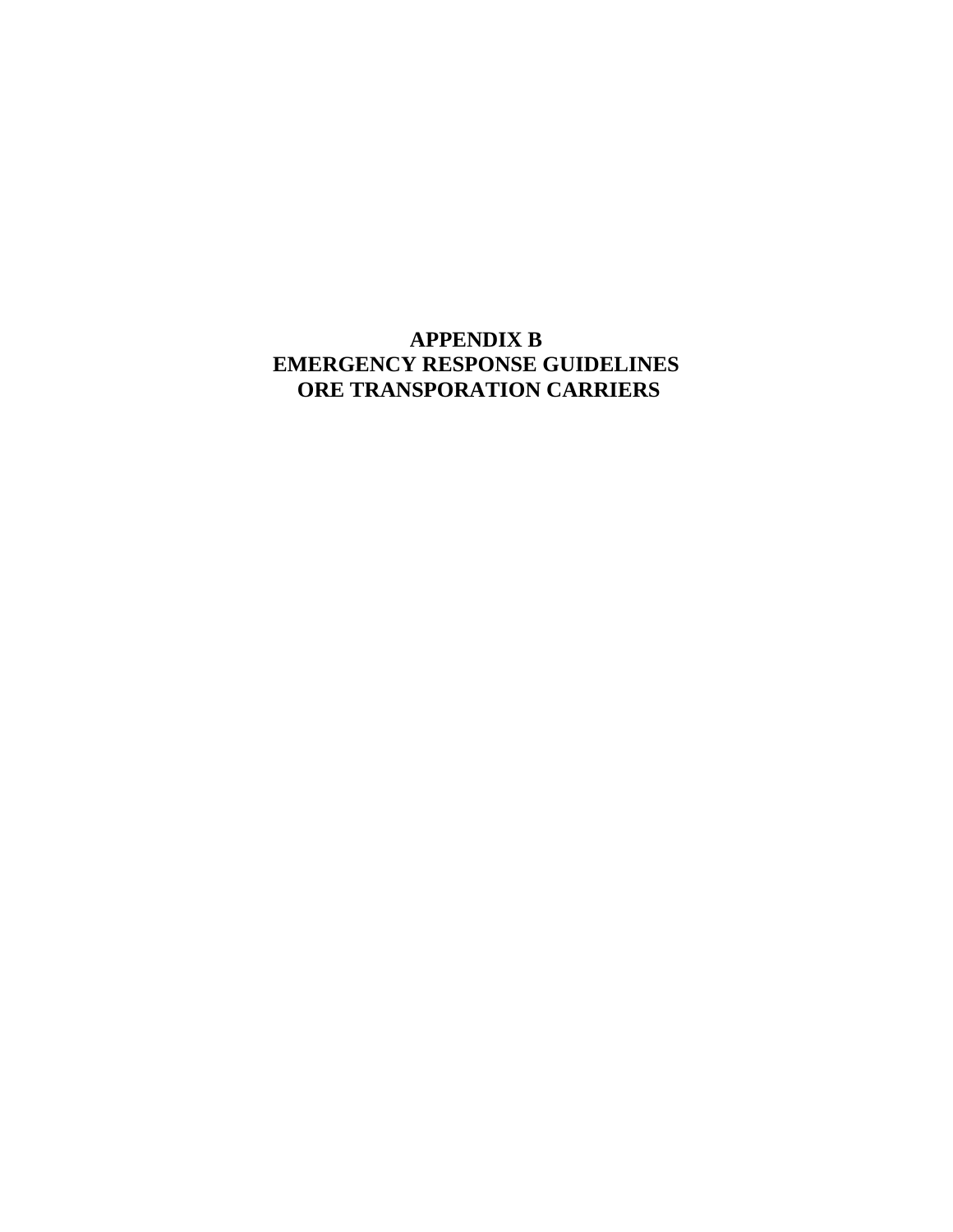#### **EMERGENCY RESPONSE GUIDELINES ORE TRANSPORTATION CARRIERS**

The following guidelines provide direction to Energy Fuels personnel in evaluating the effectiveness of an Emergency Response Plan (Plan) for ore transportation carriers. Each ore transportation contractor must have a comprehensive plan in place for responding to accidents and other incidents involving the spillage of uranium ore. It is recommended that the principal emergency responders named in each Plan be contacted to verify their capability of responding to an incident that might occur anywhere along the proposed haulage route(s).

Emergency Contact Information: The Plan should include emergency telephone numbers for the transportation contractor, the mine, the mill, and a third-party emergency response contractor, if applicable. Additionally, the Plan should include telephone numbers for the state patrol, local fire stations, local law enforcement, and emergency medical services. These telephone numbers should include all localities along the carrier's route to the mill. The plan should clearly spell out who is to be contacted depending on location and type of incident. The driver should also be provided with a radio and/or mobile telephone suitable for the area traveled. Because of the relative remoteness of our mine sites, some communication units may not provide adequate coverage.

Scene Assessment: Prior to performing any action at an accident, the scene will need to be quickly evaluated for potential hazards including injuries, fires, fuel spills, downed power lines, traffic hazards, and proximity to streams or rivers. Identified hazards are to be avoided and, if possible, abated as soon as possible. It is recommended that the driver carry a copy of USDOT's current Emergency Response Guidebook and be trained in its use so that he/she can better identify potential hazards and the appropriate response procedures. Contacting the local fire station and/or sheriff's department is often the fastest method for gaining assistance when responding to identified hazards.

Succession of Authority: The driver, if capable, is responsible for the accident site and related area on public roads or highways until the arrival of the fire department or law enforcement personnel. Once the site has been secured and the preliminary investigation is complete, the assigned supervisor of the contracted Emergency Response Team shall be in charge of traffic control and cleanup activities.

Traffic Control: Initially, reflective triangles, flares, and volunteer flaggers can be used to control traffic until emergency responders arrive. Professional traffic control measures will be needed for any subsequent clean-up actions.

Qualifications of Emergency Response Crews: General construction skills are needed plus experience in the use of radiological monitoring instruments. Emergency response crews should be located in close proximity to the ore haulage route. If a haulage route is relatively long, different crews may be needed to respond to different sections of the route.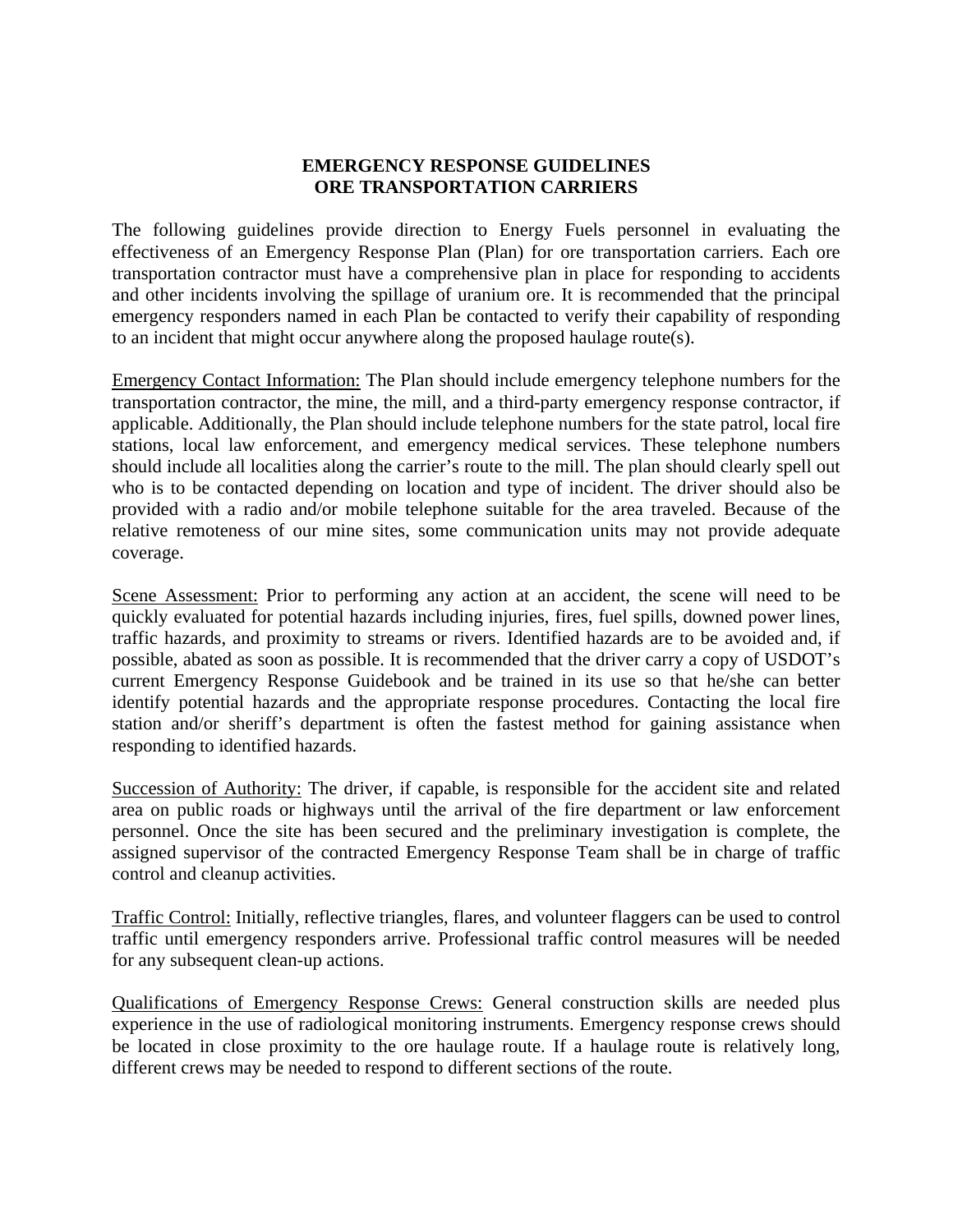Potential for Exposure: The uranium ore transported to the mill ranges from 0.15 to 0.35 percent  $eU_3O_8$ . Based on EPA and NRC health-based standards, a cleanup action of material having this low of uranium content will not result in a worker becoming overexposed to radiation, even if the action extends over several work days.

Required Personal Protection Equipment (PPE): Level "D" PPE consisting of work pants, sleeved work shirt, and sturdy work boots or shoes is required. Gloves, hard hats, safety glasses, dust masks, and steel-toed safety shoes/boots may be also required as needed.

Cleanup Procedures: Because of its potential to cause a fire or contaminate nearby water courses, containment and cleanup of any fuel spills is normally the first priority. Many of the fire departments carry adsorbents and booms to contain and clean up these types of spills. Spilled ore materials, depending on the size of the spill, can be cleaned up with a loader, hand shovels, rakes, and shop brooms. If the spill is large, the ore should be transferred directly to another truck approved for uranium ore haulage. Smaller spills can be placed in barrels or other suitable containers. If it is windy, dust can be controlled with light water sprays; however, large volumes of water should not be used because this could result in runoff of water containing uranium and other contaminants. If the spill occurs near or within a stream or river, efforts should be made to limit the quantity of ore released to the water course. Because of its relatively low uranium content, however, no long-term environmental impacts would be expected if some of the material cannot be safely recovered.

Cleanup Verification: After visible spilled ore material has been removed, a scintillometer or gamma meter should be used to identify any "hot spots" of residual radiation on ground surfaces. The hot spots can be marked using spray paint, chalk, or utility flags. After these hot spots are further cleaned, they should be rechecked with the instrument to verify that the area is at or near background radiation levels. This is normally readily achievable on hard surfaces such as concrete or asphalt. Some over-excavation of underlying soils may be necessary in gravel or grassy areas. If there is a concern regarding the cleanup levels achieved, soil samples can be taken of the contaminated area and a nearby uncontaminated area to establish background levels. Cleanup to a level of 5 pCi/g above background is normally considered adequate for protection of the environment.

Disposal of Recovered Materials: Recovered materials that have been loaded for transport can be released by the assigned cleanup supervisor to be transported to the mill. Any materials contaminated with oil or fuel should be containerized and transported to a suitable holding area for later characterization and appropriate disposal.

Decontamination of Equipment and Tools: The contract Emergency Response Team should have specific procedures in place for decontaminating equipment and tools for "free release" of these items. These procedures generally include cleaning protocols, collecting swipe samples for analysis, and scanning for radiation levels.

Agency Notifications: Depending on the severity of the incident, one or more state and federal agencies may need to be notified. These notifications may include both verbal and written requirements and should be made by the transportation contractor with the assistance of the